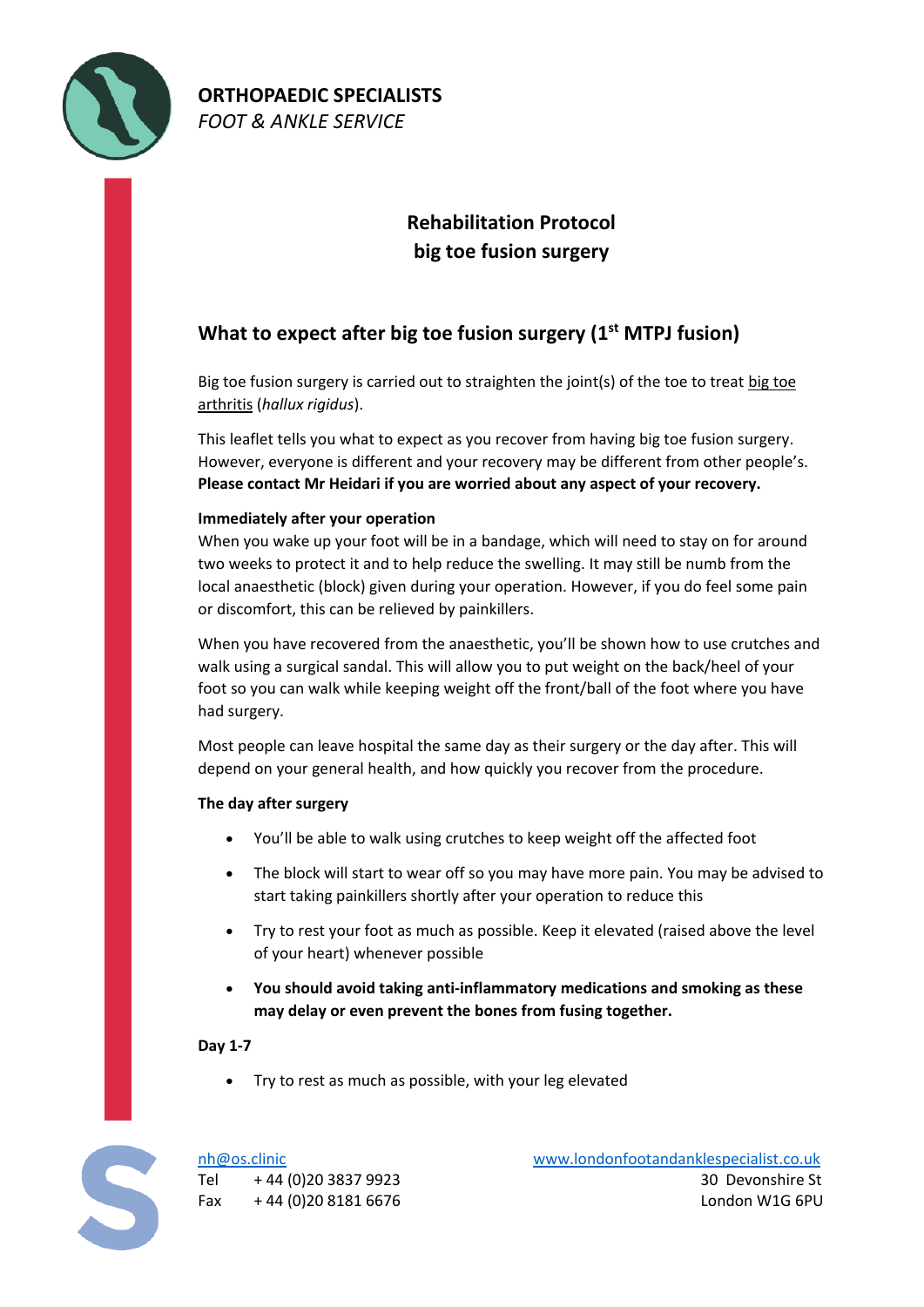

- Whenever you put your foot down it will start to swell and become sore
- It's normal to have some mild bruising
- By the end of the first week you should have significantly less pain

### **Day 8-12**

- You should be starting to feel better, but try to keep your foot elevated as much as possible as this will reduce your pain and swelling
- You should be able to walk short distances at home and get in or out of a car, using crutches and wearing the surgical sandal
- You may be able to return to work if this involves working from home but try to keep the foot elevated. If you have a heavy manual job, it will be up to three months before you can return to work

# **Day 12-16**

- During this time, you will have a **follow-up appointment**, during which the bulky dressings are removed
- Your stitches will be removed
- You'll be fitted with a toe alignment splint, which you need to wear all the time until 6 weeks after the operation
- You'll still need to wear the surgical sandal and walk with crutches to maintain you balance and avoid putting weight on the front part of the foot
- If surgery was on your left foot, you can usually start driving if you drive an automatic car, if advised by Mr Heidari. However, you should also check with your car insurance provider

### **Day 21-28**

- Any remaining dressings can be removed at home in the bath or shower
- Although some people may have scarring, applying moisturisers around the wound, such as aloe vera, vitamin E or bio-oil, can help to reduce this. Once the wound is completely healed, these lotions may be applied over the wound itself
- It's safe to swim once the wound has dried up
- In most cases, you'll be able to put weight on the foot in a normal shoe (although you may have to wear larger shoes, trainers or rubber 'croc' type shoes because your foot will be swollen for up to 10 weeks)

[nh@os.clinic](mailto:nh@os.clinic) [www.londonfootandanklespecialist.co.uk](http://www.londonfootandanklespecialist.co.uk/) Tel + 44 (0)20 3837 9923 30 Devonshire St Fax + 44 (0)20 8181 6676 London W1G 6PU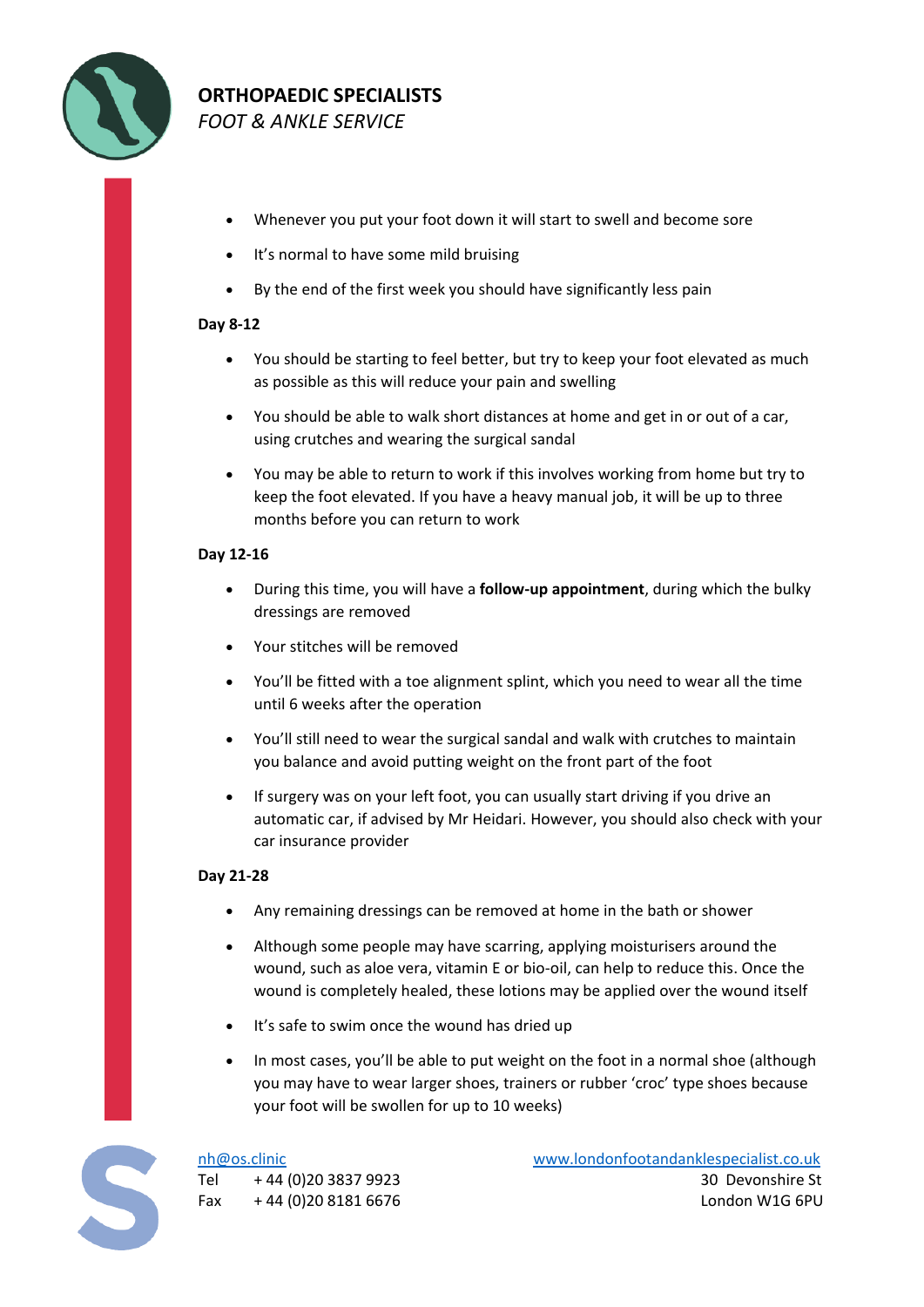

### **Week 6**

- At this stage you will have another **follow-up appointment**
- You'll have an X-ray to check the bones are healing correctly
- Although you'll be able to move your foot normally, it's still best to avoid walking long distances
- When you start to return to work, try to do this in phases, travelling outside of the rush hour if possible to start with
- Try to keep your foot up as much as possible when you are sitting down
- You can begin low impact gym work such as walking, using an exercise bike or cross-trainer
- You should be OK to start driving a manual car, if advised by Mr Heidari, but also check with your car insurance company
- You may be referred for physiotherapy if necessary

### **Week 12 onwards**

- Your foot may continue to be swollen for up to a year following surgery
- Running, as well as other high impact exercise, can usually be started at 10-12 weeks. However, it can take six months to return to your normal sporting activity level

### **Six months after surgery**

 You will have a **final review** with Mr Heidari some time between 3-6 months after surgery

### **Twelve months after surgery**

Healing should be complete

# **Exercises**

Carrying out these regular exercises after your big toe fusion surgery is essential to prevent stiffness in the rest of the foot, restore your range of movement and help you return to your everyday activities as quickly as possible. It's not possible to cause damage to your foot by doing these exercises. However, the more regularly you carry out your exercises, the better the results will be.

### **In the first 2 weeks**